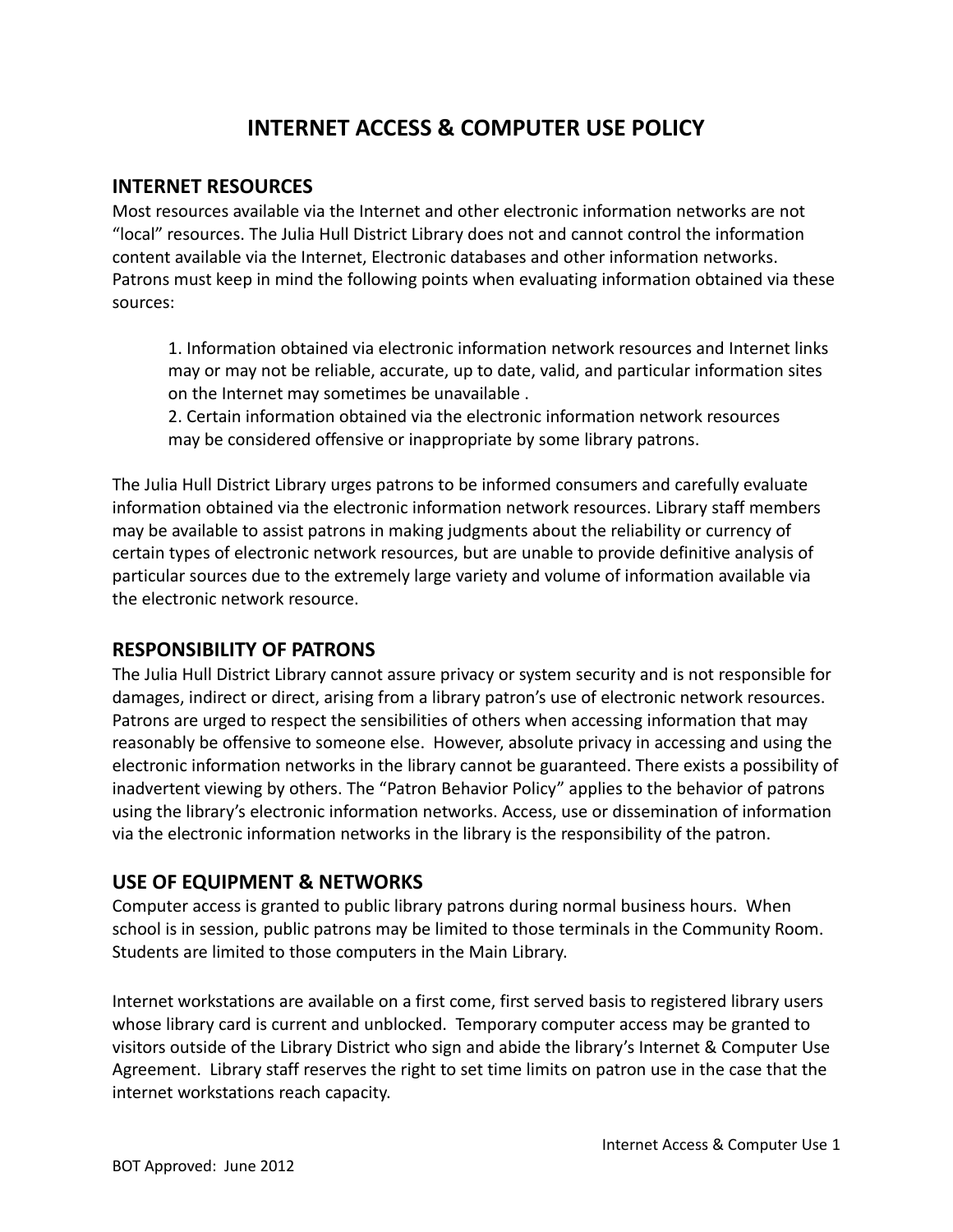The Julia Hull District Library requires that library patrons using the Internet or other electronic information networks do so within the guidelines of acceptable use. The following activities are *unacceptable*:

1. Use of electronic information networks for any purpose which results in the harassment of other users and staff members;

2. destruction of, damage to, or unauthorized alteration of the library's computer equipment software, network security procedures, or any activities which interfere with or disrupt network users, services or equipment;

3. use of electronic information networks in any way which violates a Federal, State, or local law;

4. use of electronic information networks in any way which violates licensing and payment agreements between the Julia Hull District Library and network or database providers;

5. unauthorized duplication of copy protected software or violation of software license agreements;

6. violation of any copyright laws;

7. violation of system security;

8. behaving in a manner which is disruptive to other users, including**,** but not limited to overuse of computer equipment which serves to deny access to other users.

Illegal acts involving library computer resources will be reported to the police and may be subject to prosecution by local, state or federal authorities. Patrons who damage library software or equipment are responsible for replacement costs.

## **WIRELESS ACCESS**

The Julia Hull District Library provides an unfiltered/unsecured wireless access network for users with wireless electronic devices. Patrons utilizing the library's wireless connection should therefore take precautions to protect their personal equipment from viruses, as well as when electronically transmitting personal information. Use of the Julia Hull District Library wireless access network is entirely at the risk of the user. The library assumes no responsibility for the safety of equipment or device configurations, security, or data files resulting from connection to the library's wireless access network or the Internet, or liability for any consequent damage to hardware, software or data.

Wireless signal strength may vary day to day, and there is no printing capability. Patrons using the library's wireless connection agree to abide the policy that prohibits abusive or illegal activity while using this access. The library cannot guarantee that a specific hardware will work with the library's wireless access network. If a user experiences problems connecting to a wireless access point, staff will verify that the library's wireless access network is operational, but are not trained or expected to troubleshoot wireless devices.